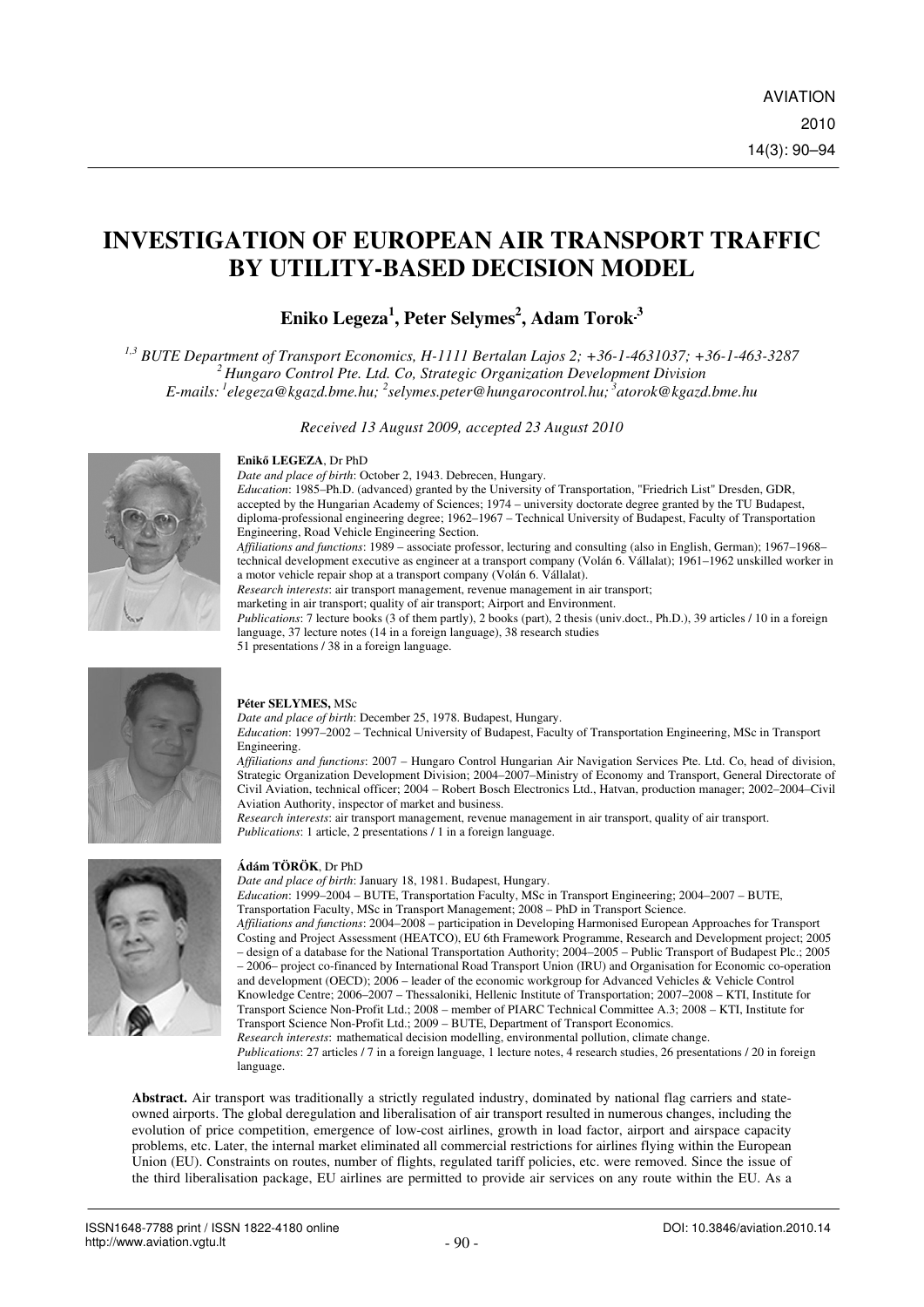result, prices have fallen dramatically, especially on the most popular routes. The air transport sector has had the highest rate of development recently. These issues are discussed in the introduction of this paper. The main scope is to investigate air passenger transport within Europe and to present the mathematical formulation of a disaggregate airport choice model created by the authors. A complex utility function-based model has been developed and verified by the authors. The results of the model are in scope with experience in the real world.

**Keywords:** air passenger transport, utility, decision modelling.

### **1. Introduction**

Air transport was traditionally a strictly regulated industry, dominated by national flag carriers and stateowned airports. The global commercial deregulation and liberalisation of air transport, which began in the USA at the end of the 1970s, resulted in numerous changes, including the evolution of price competition, emergence of low-cost airlines, growth in load factor, airport and airspace capacity problems, etc. Later the internal market eliminated all commercial restrictions for airlines flying within the European Union (EU). Constraints on routes, number of flights, regulated tariff policies, etc. was removed. Since the issue of the third liberalisation package, EU airlines have been permitted to provide air services on any route within the EU. As a result, prices have fallen dramatically, especially on the most popular routes. Over 130 scheduled airlines, a network of over 450 airports, and 60 air navigation service providers operate in Europe. The air transport sector employs more than 3.5 million people in the European Union (Oxford … 2009). Airlines and airports contribute more than 134 billion EUR to the European gross domestic product. Airports in Europe have spent 7.5 billion EUR annually on expenditures over the past 5 years. As for the future, there are plans to spend 8.1 billion EUR annually between 2006 and 2010 and 8.5 billion EUR annually between 2011 and 2015, 8 % and 13 % increases respectively. Figures published by the International Air Transport Association (IATA) on 27 March 2009 show that its 230 member airlines reported an overall decline of 10.1 % in international revenue passenger kilometres (RPKs) in February. This was intensified by the extra day last February, which means the adjusted decrease, is around 6.5 %. This is worse than the 5.6 % fall reported in January. For the second month running, only the Middle East managed to report a growth in international RPKs. However, the small RPK growth of 0.4 % was undermined by a 7.3 % increase in ASKs, resulting in an almost 5 % decline in load factor. The Far Eastern market for premium traffic was down 21.2 % in January. Although the economic recession has influenced this industry as well, air transportation is globally very important and influential, providing great benefits to society (Botond 2004).

# **2. Modelling airport choice behaviour**

The attraction of an airport as a hub for passenger traffic is its ability to attract air transport companies to use this airport. Most airport operators are designing their strategies based on the stated preference of air transport companies. Researchers analysing the behaviour of air transport companies report no consistency between the

stated and the revealed preferences of airlines concerning airport choice, however. It was therefore advised to involve in the modelling approach parameters mapping the level of usage of the port (revealed preference). See table 1.

Table 1. Yearly traffic data of airports investigated (Airport... 2007)

| <b>City</b>     | Airport                       | Passenger    | Rank |
|-----------------|-------------------------------|--------------|------|
| Amsterdam       | Schiphol                      | 47,429,741   | 5.   |
| Berlin          | Tegel                         | 13,357,741   | 30.  |
| <b>Brussels</b> | <b>Brussels International</b> | 17,838,214   | 23.  |
| <b>Budapest</b> | Ferihegy                      | 8,581,071    | 48.  |
| Frankfurt       | Frankfurt/Main                | 54, 161, 856 | 3.   |
| London          | Heathrow                      | 67,056,228   | 1.   |
| Madrid          | Barajas International         | 50,823,105   | 4.   |
| Munich          | <b>Franz Joseph Strauss</b>   | 34,530,593   | 7.   |
| Paris           | Charles de Gaulle             | 60,851,998   | 2.   |
| Stockholm       | Arlanda                       | 17,968,023   | 22.  |
| Vienna          | Schwechat                     | 18,768,468   | 20.  |

Table 1 shows that the yearly traffic carried by the airports of the European cities investigated are internationally considerable. Our basic assumption in preparing the formulation of the model was that the choice of airport would follow the Logit distribution that has been shown to express best modal choice and other situations of choice in the transport field. It was also assumed that the above influencing factors could be related successfully to certain measurable parameters that can be used in an appropriate mathematical formulation.

### **2.1. Formula of the model**

A simplified Logit model was used in order to model the airport choice situation described above. This has a standard formulation as shown in relation (1)(Bierens 2004; Bierens 1984; Veldman *et al*. 2003). In this model the dependent variable is the probability of airport choice as expressed by the ratio of passengers attracted per year to airport j divided by the total number of passengers destined to the investigated airports and originating in a given airport *i*. Therefore,

$$
p_{ij} = \frac{e^{U_{ij}}}{\sum_{i=1}^{i=m} \sum_{j=1}^{j=m} e^{U_{ij}}},
$$
 (1)

where

*p*ij is the probability (defined as explained above) of choosing airport j while having airport i as the origin.

 $U_{ii}$  is the (total) utility function of passenger transport in choosing airport j (originating from airport i).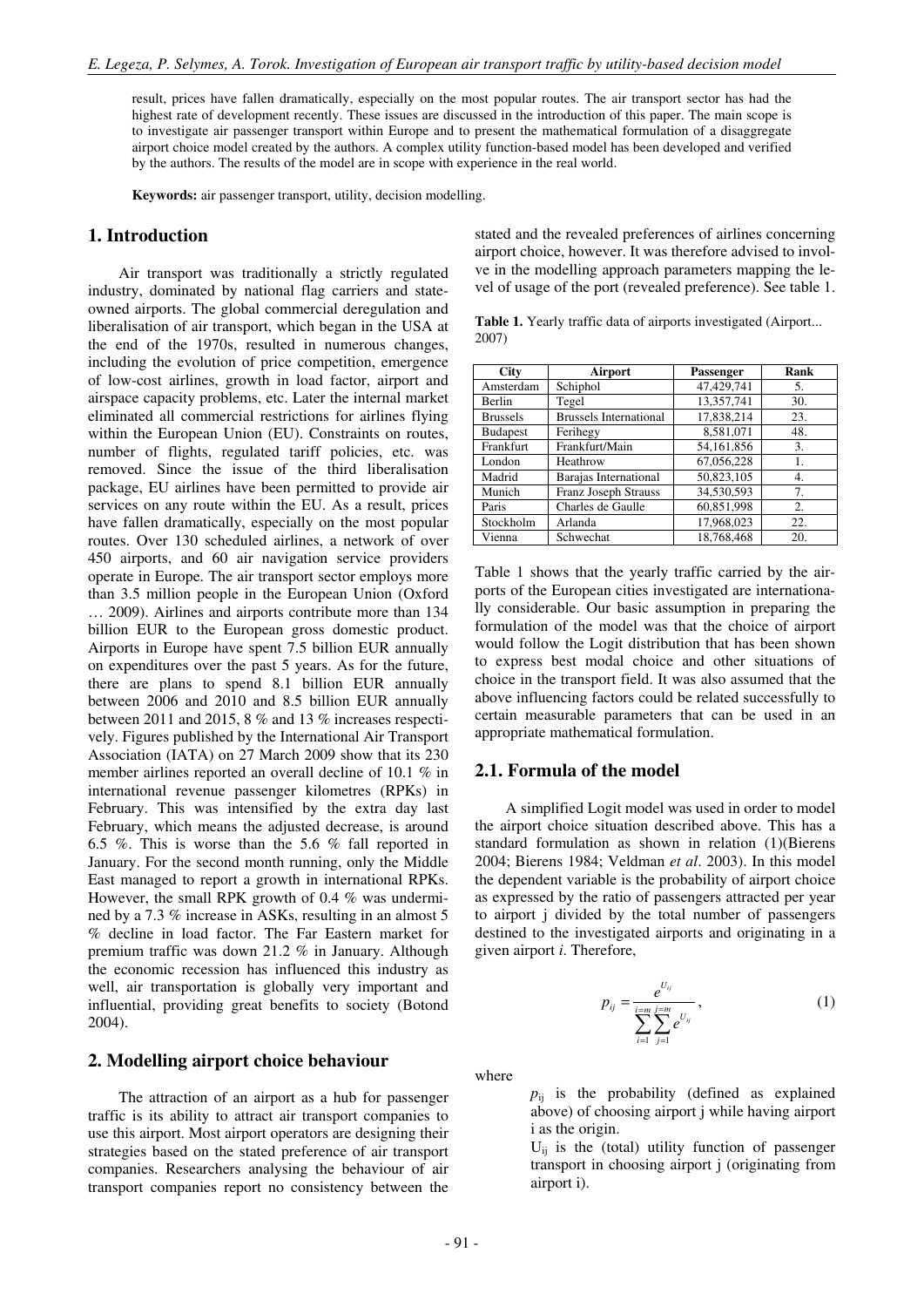The utility function is defined as an additive linear function of the weighting functions and three utilities.

$$
U = f(w_f, U_t, U_c, U_A),
$$
 (2)

One relates to the travel time between the origin (airport i) and the destination (airport j), another relates to the travel cost between the origin (airport i) and the destination (airport j), and yet another relates to the level of attraction (likely) to be offered by the destination airport (j). The exact formulation is shown in relations (3) and (4) below:

$$
\overline{\overline{U}} = \overline{\overline{U}_t} + \overline{\overline{U}_c} + \overline{\overline{U}_A} + \overline{\overline{\varepsilon}},
$$
\n(3)

where:

U is utility matrix of destination choice from airport i to airport j;

 $U_t$  is time-utility matrix. The utility element relating to travel time from airport i (origin) to airport j (destination);

 $U<sub>C</sub>$  is cost-utility matrix. The utility element relating to travel cost from airport i (origin) to airport j (destination);

UA is attraction-utility matrix. The utility element relating to the *level of attraction* at the destination airport (j). After a thorough consideration of the various specific parameters that could best express this level of attraction, it was found that the best overall parameter would be *gross domestic product* and *number of inhabitants* in the destination city;

ε: error component of utility matrix.

Detailed (3) can also be expressed as (4):

$$
\overline{\overline{U}} = \overline{\overline{R}_i} \cdot \overline{w_i} + \overline{\overline{R}_c} \cdot \overline{w_c} + \overline{\beta_{0j}} \cdot \overline{\beta_{1j}} \cdot \overline{w_a} + \overline{\overline{\varepsilon}}
$$
(4)

where:

 $R_t$  is a matrix of *resistance* due to travel time between airports (see relation (5) below);

 $w_t$  is a parameter expressing the decision weight of travel time;

 $R_c$  is a matrix of resistance due to travel cost between airports (see relation (6) below);

 $w_c$  is a parameter expressing the decision weight of travel cost;

 $\beta'_{0j}$  is expresses the gross domestic product of the destination city (j);

 $\beta'_{1j}$  is expresses the number of inhabitants in the destination city (j);

wa is parameter expressing the weight of attraction in the decision.

The *measure of resistance* due to travel between the airports, mentioned above, is calculated as (5) and (6):

$$
R_{t_{ij}} = \frac{1}{t_{ij}} \tag{5}
$$

where t<sub>ij</sub>, is the *travel time* between airports i and j

$$
R_{c_{ij}} = \frac{1}{c_{ij}} \tag{6}
$$

where  $c_{ij}$ , is the *travel cost* between airports i and j.

As already mentioned,  $w_t$ ,  $w_c$ , and  $w_a$  are weights of the utility function related to travel time, travel cost, and attraction.

# **2.2. Analysis of the travel time matrix using graph theory**

Because of the specifics of air transport, travel distance and travel time to and from two cities may differ from each other. The error deriving from the difference is not significant; due to this, average travel distance and time has been used. The average length of the flight route has been used instead of the geographical distance. The travel time describes a user-centred system efficiency (Giannopoulos *et al.* 2008). In mathematics and computer science, graph theory is the study of graphs, mathematical structures used to model pair-wise relations between objects from a certain collection. A *graph* in this context refers to a collection of vertices and a collection of edges that connect pairs of vertices. In our case, we have the vertices as airports and the edges as routes between them. A graph may be undirected, meaning that there is no distinction between the two vertices associated with each edge, or its edges may be directed from one vertex to another. In the Euclidean space, the distance between two points is given by the Euclidean distance (2-norm distance). For point A  $(a_1, a_2)$  and point B  $(b_1, b_2)$ , the distance between A and B is defined as (7):

$$
d_{AB} = \sqrt{\left(\sum_{i=1}^{n} |a_i - b_i|^2\right)} \tag{7}
$$

In Cartesian geometry, the minimum distance between two points is the length of the line segment between them (8) (Szőkefalvi-Nagy 1972):

$$
d_{AB} = \sqrt{(x_1 - y_1)^2 + (x_2 - y_2)^2} \quad , \tag{8}
$$

where:

 $x_j$  is the coordinates of the starting point of measurement,

yi is the coordinates of the ending point of measurement.

This gives us the shortest straight distance between the two airports. We had to face the fact that the 2-norm Cartesian distance does not correctly describe the situation because the airplane cannot move on the shortest path. That is the reason why we have changed the Cartesian distance to *travel distance*. Travel distance describes the distance between airport *i* and *j* by the route between them. In our article, we did not take into account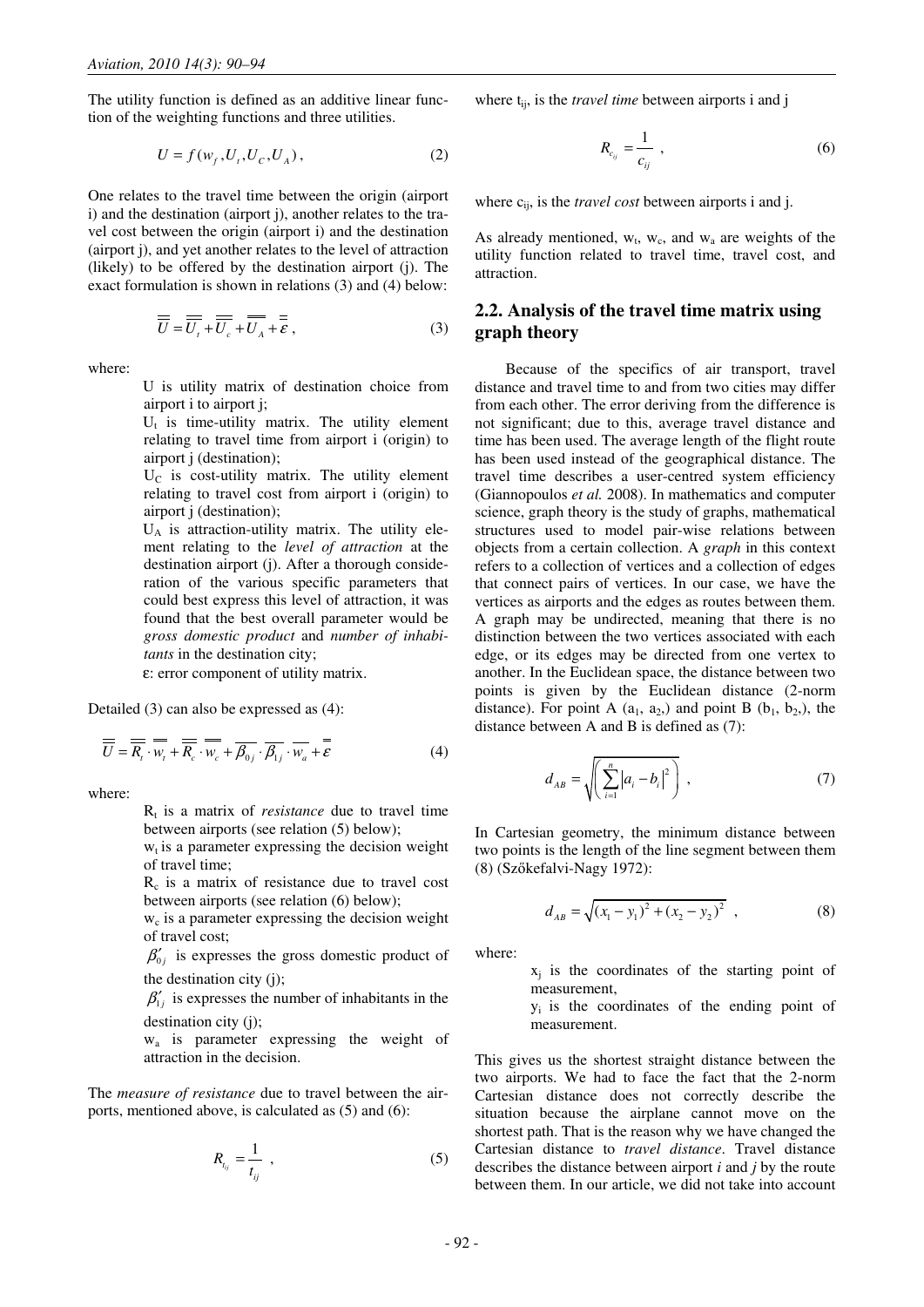takeoff and landing time. The travel time can act as distance in a mathematical sense, and a symmetric travel time matrix between *m* airports can be developed (9):

$$
\overline{D} = \begin{vmatrix} 0 & d_{1j} & d_{1m} \\ d_{i1} & 0 & d_{im} \\ d_{m1} & d_{jm} & 0 \end{vmatrix},
$$
 (9)

where:

D is the overall distance matrix (symmetric, square matrix),

 $d_{ii}$  is the travel time between airport *i* and *j*.

This matrix is a symmetric one because  $d_{ii} = d_{ii}$  and if  $i = j$ then  $d_{ii}=0$ . To build up a graph from the distances, we calculated the relative coordinates of the airports. We used multidimensional scaling (MDS) which is a set of related statistical techniques often used in data visualization. MDS is a special case of ordination. An MDS algorithm starts with a matrix (matrix of distances in this case) and then assigns a location for each vertex in a lowdimensional space suitable for graphing. Relation (9) describes the matrix of Euclidean distances, matrix D, based on the relative coordinates of airports (vertices) in the graph. This is how the computer calculates the place of vertices or airports compared to other vertices or airports. Since we used an MDS algorithm and the *travel time* distance between the airports instead of the Euclidean ones, we had to compare the observed *travel time* distances with the calculated data from the MDS in order to be sure that our aforementioned model was valid. Measuring the fit was therefore necessary. The most common measure used to evaluate how good (or poorly) a particular configuration reproduces the observed data (in this case the distance matrix) is the so-called stress measure. The raw stress value  $\varphi$  of a configuration is defined by (10):

$$
\varphi = \sum_{i=1}^{m} \left[ d_{ij} - f\left(\delta_{ij}\right) \right]^2, \qquad (10)
$$

where:

 $d_{ii}$  is stands for the reproduced distances;  $\delta_{ii}$  is the input data (i.e., observed distances); f(δij) is indicates a non-metric, *monotone transformation* of the observed input data (distances).

Thus, the smaller the *stress value*, the better the fit of the reproduced distance matrix to the observed distance matrix is (in our case the value of  $\varphi_{\text{air}}$  was 0.22). As an alternative way of checking, we also produced a *Shepard diagram* (Fig 1), i.e. a plot between the reproduced distances plotted on the vertical (Y) axis versus the original distances (maritime) plotted on the horizontal (X) axis (hence the generally negative slope).



**Fig 1.** Shepard diagram  $(R^2=0.7658)$ *(source: own resource, (*Szőkefalvi-Nagy 1972*))*

The correlation coefficient  $(R^2)$ , sometimes also called the cross-correlation coefficient, is a quantity that gives the quality of an estimation (squares on Fig 1) compared to the ideal (linear on Fig 1).  $R^2$  must be between 0 and 1; in our case, the higher the  $R^2$  was, the better the transformation was. As can be seen from figure 1 the transformation of distances into a graph has a very low error<sup>1</sup>. So the new *relative* position of the airports under consideration as based on travel time distances and graph theory representation is different than the well known geographic one, and this is shown in figure 2:



**Fig 2.** Map of Europe modified by travel time *(source: own research)*

-

<sup>1</sup> This line represents the so called *D-hat* values, that is, the result of the monotone transformation  $f(\delta_{ii})$  of the input data. If all reproduced distances fall onto the step-line, then the ordering of distances (or similarities) would be perfectly reproduced by the respective solution (dimensional model). Deviations from the step-line indicate lack of fit.